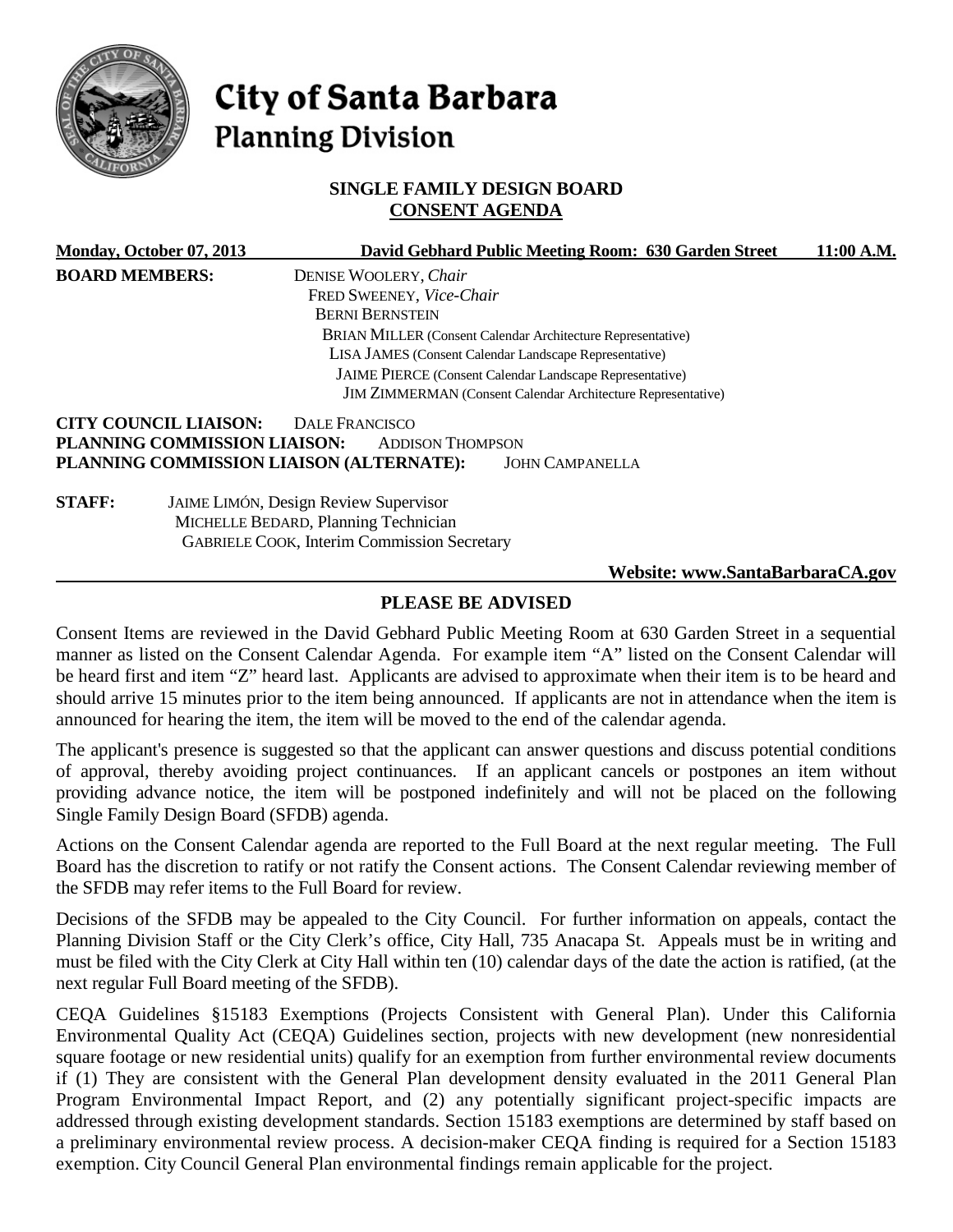**AGENDAS, MINUTES, REPORTS, PLANS & PUBLIC RECORD WRITINGS.** Copies of all documents relating to agenda items are available for review at 630 Garden Street, and agendas and minutes are posted online at [www.SantaBarbaraCA.gov/SFDB.](http://www.santabarbaraca.gov/ABR) If you have any questions or wish to review the plans, please contact Michelle Bedard, Single Family Design Board (SFDB) Planning Technician, at (805) 564-5470, extension 4551, or by email at [MBedard@SantaBarbaraCA.gov.](mailto:MBedard@SantaBarbaraCA.gov) Office hours are 8:30 a.m. to 4:30 p.m., Monday through Thursday, and every other Friday. Please check our website under *City Calendar* to verify closure dates. **Materials related to an item on this agenda submitted to the SFDB after distribution of the agenda packet are available for public inspection in the Community Development Department located at 630 Garden Street, during normal business hours.** Writings that are a public record under Government Code § 54957.5(a) and that relate to an agenda item for an open session of a regular meeting of the SFDB and that are distributed to a majority of all of the members of the SFDB during the meeting are available for public inspection by the door at the back of the David Gebhard Public Meeting Room, 630 Garden Street, Santa Barbara, CA.

**AMERICANS WITH DISABILITIES ACT:** In compliance with the Americans with Disabilities Act, if you need special assistance to gain access to, comment at, or participate in this meeting, please contact the Planning Division at (805) 564-5470, extension 4577. If possible, notification at least 48 hours prior to the meeting will enable the City to make reasonable arrangements in most cases.

**NOTICE:** On Thursday, October 03, 2013, this Agenda was duly posted on the indoor and outdoor bulletin boards at the Community Development Department, 630 Garden Street, and online at [www.SantaBarbaraCA.gov/SFDB.](http://www.santabarbaraca.gov/sfdb)

**PUBLIC COMMENT:** Any member of the public may address the Single Family Design Board Consent Representative for up to two minutes on any subject within their jurisdiction that is not scheduled for a public discussion before the Board.

## **REVIEW AFTER FINAL**

#### **A. 920 CAMINO VIEJO RD A-2 Zone**

| Assessor's Parcel Number:  | 015-060-047                        |
|----------------------------|------------------------------------|
| <b>Application Number:</b> | MST2012-00364                      |
| Owner:                     | Marc Dworsky & Mara Living Trust 1 |
| Architect:                 | Bildsten + Sherwin Design Studio   |

(This is a revised project description: Proposal for construction of a new 3,010 square foot patio to include a pool and spa, an exterior barbeque counter and dining area, and a new 820 square foot accessory space to be constructed beneath the new patio. The parcel is currently developed with an existing 3,578 square foot single-family residence, and an attached 463 square foot two-car garage. The 820 square foot accessory space includes a 500 square foot art studio with a half bath, and a 320 square foot storage area. Also proposed are two uncovered, screened, guest parking spaces to be located next to the existing garage. A total of 44 cubic yards of cut and fill grading is proposed. The proposed total of 4,861 square feet, located on a 1.15 acre lot, is 96% of the guideline floor-to-lot area ratio (FAR). The proposal includes Staff Hearing Officer review for requested zoning modifications.)

### **(Review After Final for a reduction in square footage and facade alterations to the accessory building, and minor site landscaping changes.)**